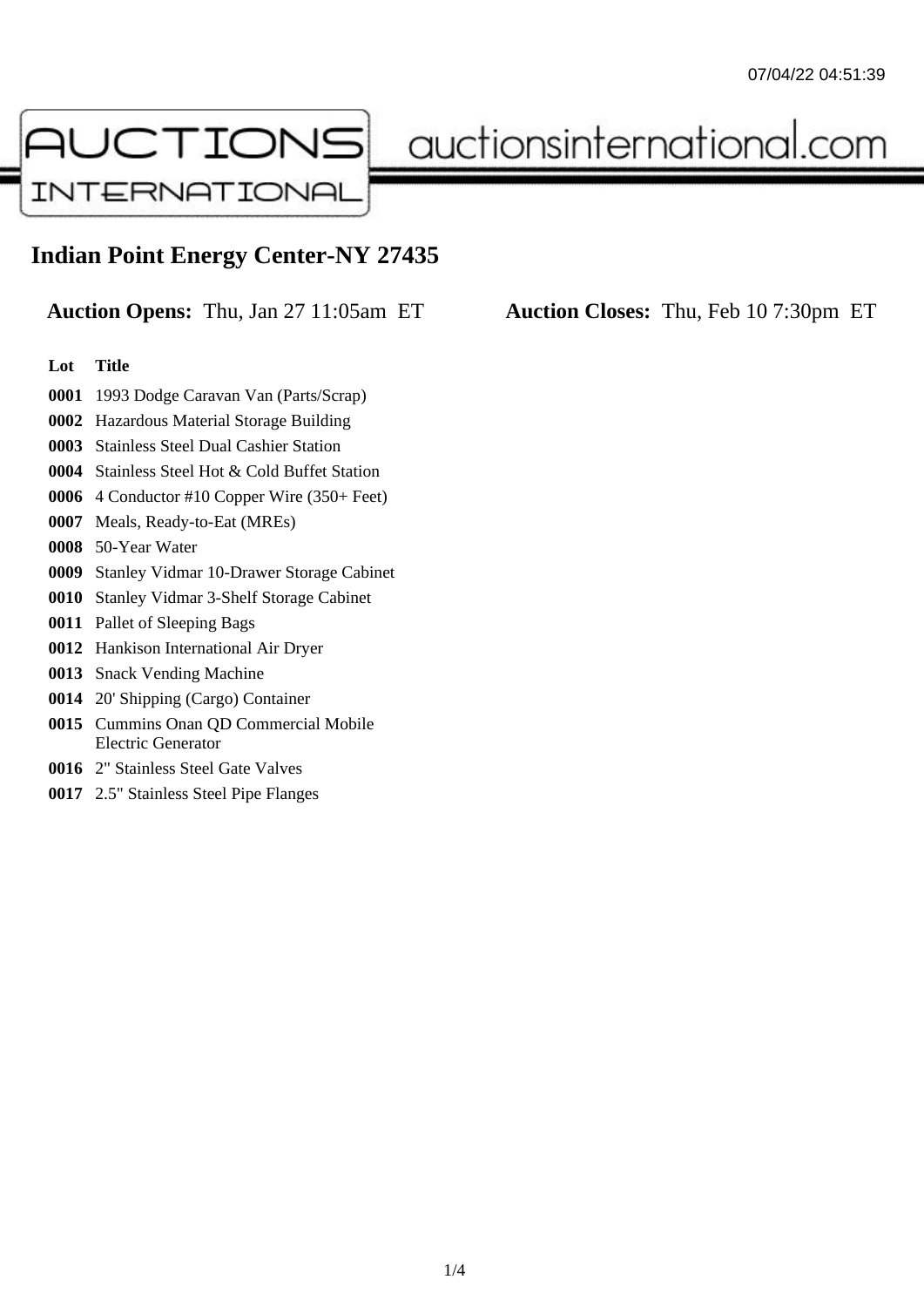Payment Terms: Payment will be due immediately upon notification of seller approval by email invoice, after the Seller approves the bids. After you receive the invoice, you will have five (5) business days to get your payment mailed to our office, or your account will be suspended, and the item will be awarded to the backup-bidder, or re-listed. Please mail payment in certified funds or money order to: Auctions International, 11167 Big Tree Road, East Aurora, NY 14052. Payment questions? Please Call: 1-800-53 1401 x201. GENERAL QUESTIONS: email service@auctionsinternational.com

Payment Methods: We accept cash, cashier's check, wire/bank transfer and credit cards.

Out-of-State Buyers: Buyers outside of New York State need to send us a com blestate DTF Form before we can remove sales tax from their invoices.

Successful High Bidders: Please note when you are provided an invoice to pay, there are two different payment amounts.1) A non-discounted rate for payments made with credit/de[bit cards, and](https://www.auctionsinternational.com/auxiliary/downloads/DTF_Form/dtf_fill_in.pdf), 2) A [disco](https://www.auctionsinternational.com/auxiliary/downloads/DTF_Form/dtf_fill_in.pdf)unted rate for payments made with certified funds; cash, bank transfer, guaranteed funds or mone order.

Please make sure your payment amount reflects your choice of payment method.

Individuals who pay the non-discounted rate with cash or guaranteed funds will have a one-time, courte refund issued for the overpayment. Subsequent overpayments will have a \$35 administrative fee deduc from the remittance amount (or charged against) the invoiced buyer. Please make sure you are paying correct amount, per your means of payment.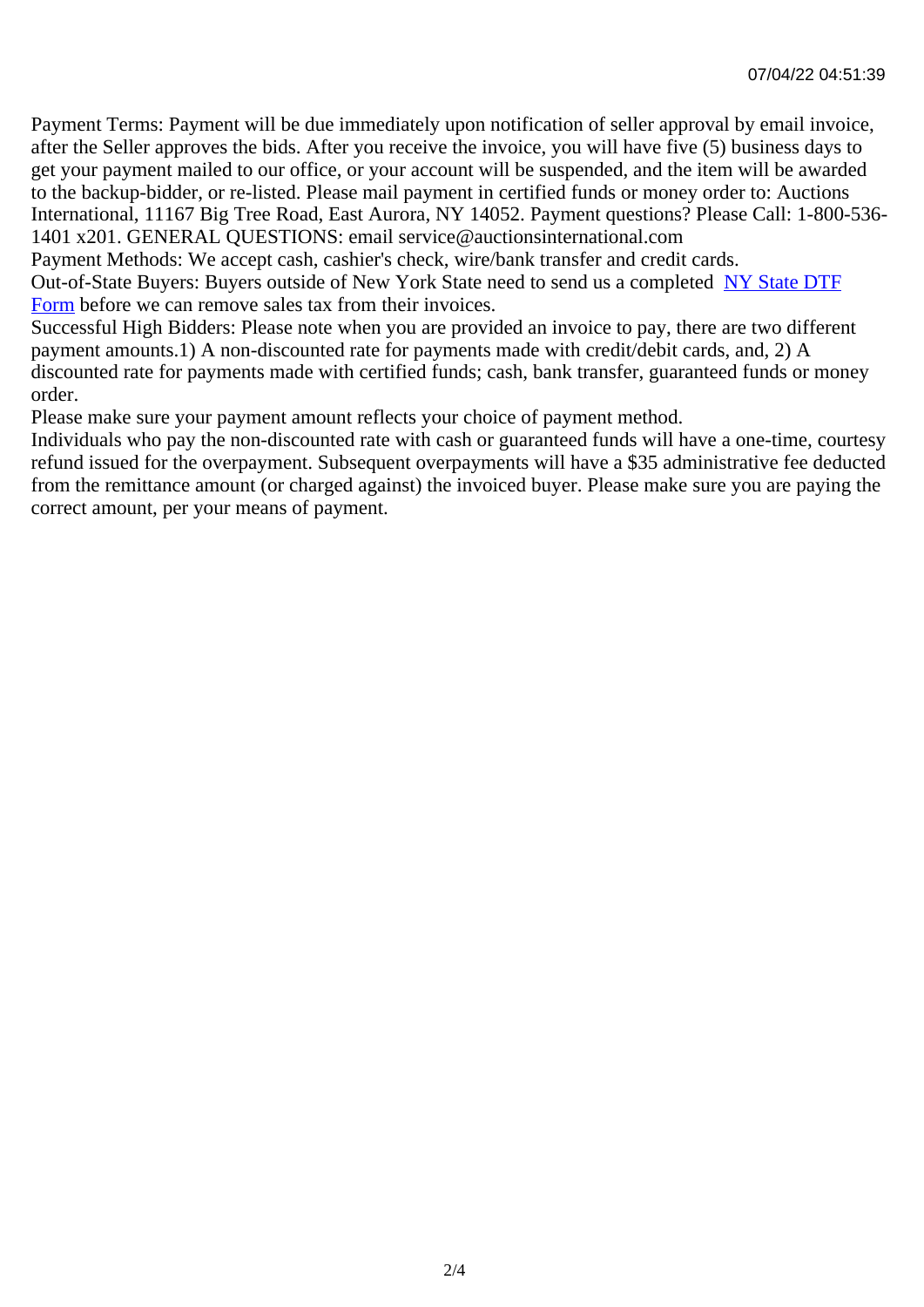Must contact Dennis P. Pennino at 914-254-7216 to arrange for pickup. Item(s) located at 450 Broadway, Buchanan, NY 10511. Westchester County

## ADDITIONAL TERMS OF SALE:

Holtec International (Holtec), including all its subsidiaries and affiliates, makes no representations or warranties of any kind relating to the item(s) purchased and disclaims all warranties and representations, whether statutory, express, or implied (including warranties of merchantability and fitness for a particular purpose and warranties arising from course of dealing and usage of trade).

Purchaser shall have no right to seek, and Holtec shall not be liable for any claims, damages, losses, liabilities, or expenses of any kind, arising out of, or relating to, the item(s) purchased, or to the purchase or sale thereof. Furthermore, Holtec shall not indemnify the Purchaser for any third-party claims, damages, losses, liabilities, or expenses of any kind.

Holtec hereby attests that (1) the information provided about the item or items in this auction listing is accurate and complete to the best of its knowledge, and (2) that the Items are not radioactively contaminated.

If it is desired to physically inspect items, potential buyers must contact the Seller to schedule an inspection appointment prior to placing bids.

Carefully inspect all photos thoroughly before bidding. Although physical conditions may be noted in descriptions, the description provided may not be comprehensive as to all conditions and is not to be considered a full condition report. Your bidding signifies that you have viewed the photos and read the description.

Lot descriptions are to be considered Holtec?s subjective opinion only. Holtec acknowledges that there may be errors or omissions in the listing descriptions. We do our best to list any damage, repairs, or restorations of significance. However, the absence of such descriptions or conditions must not be taken to imply that the lot in question is in perfect condition. Most items are used with conditions commensurate with their age and with the normal usage that would be expected to occur at an electric power station. If applicable, motor vehicles will be provided with at least one key and a clear title document, unless otherwise specified in the auction listing.

Items cannot be shipped and must be picked up at the plant site by the Buyer. The Buyer must contact the Seller to schedule a removal appointment before access will be granted to the plant site and to the merchandise. In certain cases, the Buyer must attest that they hold all necessary regulatory permits, licenses, authorizations, or other required government documents to legally possess and/or transport the purchased item(s).

Buyer is requested to promptly remove the purchased items from the plant site within ten (10) business days after payment. Seller may assist but is not responsible for providing tools or heavy equipment to the Buyer to aid in removal. Sold and paid for items left on the Seller?s premises longer than 60 days after the sale date will revert back to the possession and ownership of the Seller, with no refund, unless alternate removal terms have been agreed upon in writing by the Seller and by the Buyer.

All items purchased are sold on an ?as-is, where-is? condition with no guarantees or warranties, either expressed or implied and are made at the Purchaser?s sole risk and expense.

All sales are FINAL and no refunds, returns, or exchanges of the item(s) purchased will be honored by the Seller for any reason.

All individuals picking up items at the plant site must comply with site regulations regarding bringing contraband items onto the site. The following items are prohibited from being brought onto the plant site: firearms, weapons of any type, illegal drugs, and alcoholic beverages. All individuals and vehicles are subject to search. Contraband items are subject to seizure, and individuals carrying such items are subject to denial of access and/or arrest.

Once your invoice has been paid, please log into your Auctions International account and retrieve the Paid Invoice from your Invoices tab. You can then print it directly from there.Payment DUE within FIVE (5) business days, ANY MERCHANDISE LEFT ON PREMISES AFTER TEN (10) BUSINESS DAYS